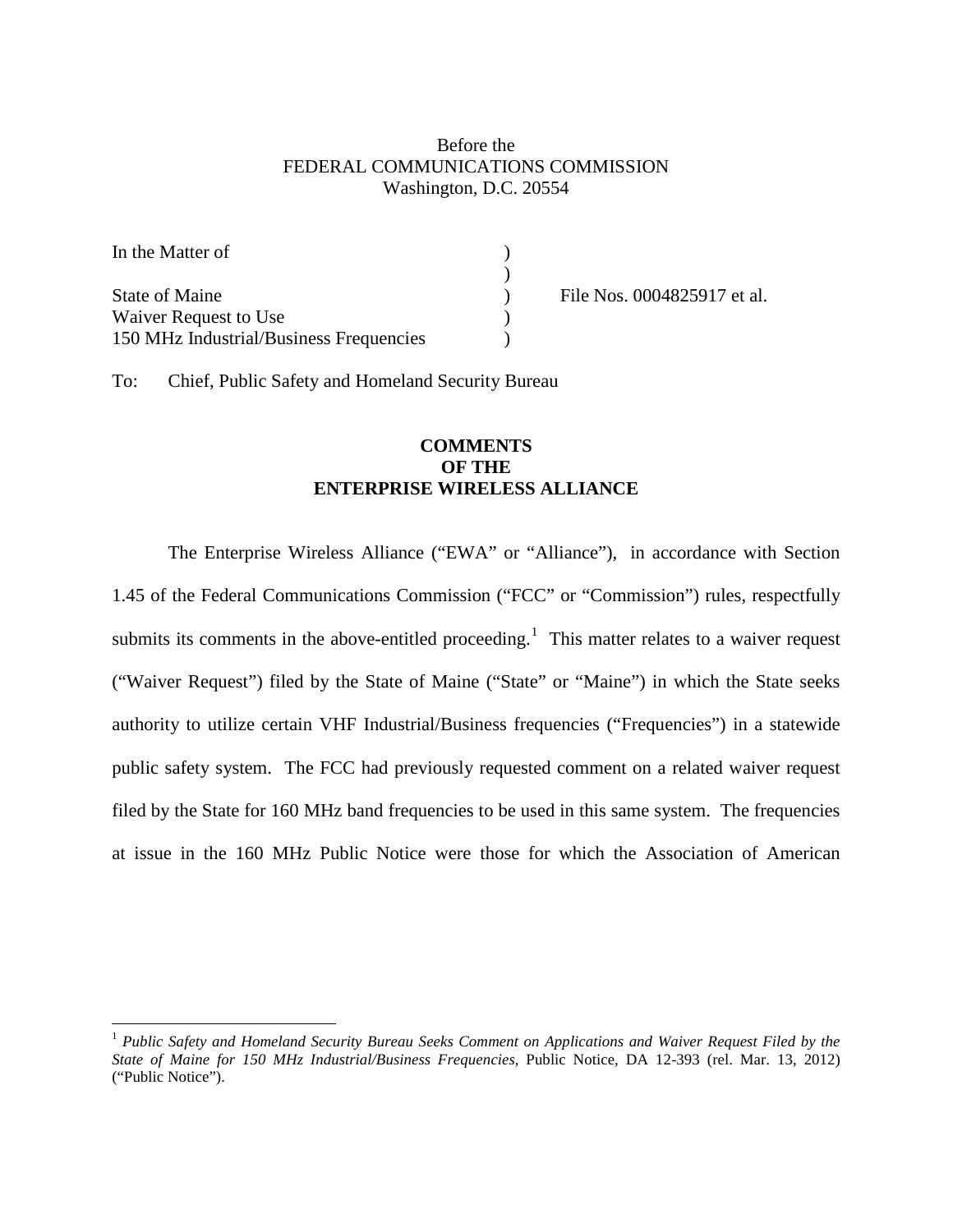Railroads ("AAR") has been designated by the FCC as the primary frequency advisory committee and as to which AAR had declined to grant coordination approval. $2$ 

EWA filed comments in support of the State's request for the 160 MHz frequencies as to which AAR had denied coordination.<sup>[3](#page-1-1)</sup> In those comments, the Alliance noted that Maine had taken all reasonable steps to secure VHF channels for its proposed system. EWA pointed to the State's certification that it had exhausted all available Public Safety Pool VHF channels, that its equipment vendor had purchased Part 22 VHF licenses for assignment to the State, and that the State had initiated discussions with the National Telecommunications and Information Administration ("NTIA") and was exploring the use of certain Federal Government spectrum. Thus, it was the Alliance's position that the State had justified waiver relief for access to non-Public Safety VHF channels.

 In those earlier-filed comments, the Alliance explained it had worked with the State to identify VHF channels from the Industrial/Business ("I/B") Pool that also might be available for its use. It is those frequencies that are the subject of the instant Waiver Request. Certain of these frequencies were from the general I/B Pool, while others required concurrence from the American Automobile Association ("AAA") or the Utilities Telecom Council ("UTC"). Those organizations granted concurrence after assuring themselves that no Public Safety frequencies were available to meet Maine's needs and that the State's proposed use would not adversely impact already licensed or earlier-filed Industrial/Business applicants. EWA confirmed that those same criteria were satisfied vis-à-vis the general I/B Pool frequencies. Thus, for the same

<span id="page-1-0"></span> <sup>2</sup> *See Public Safety and Homeland Security Bureau Seeks Comment on Applications and Waiver Request Filed by the State of Maine for 160 MHz Band Railroad Frequencies*, Public Notice, DA 12-74 (rel. Jan. 23, 2012) ("160 MHz PN")

<span id="page-1-1"></span><sup>3</sup> *See* Comments of the Enterprise Wireless Alliance filed February 13, 2012.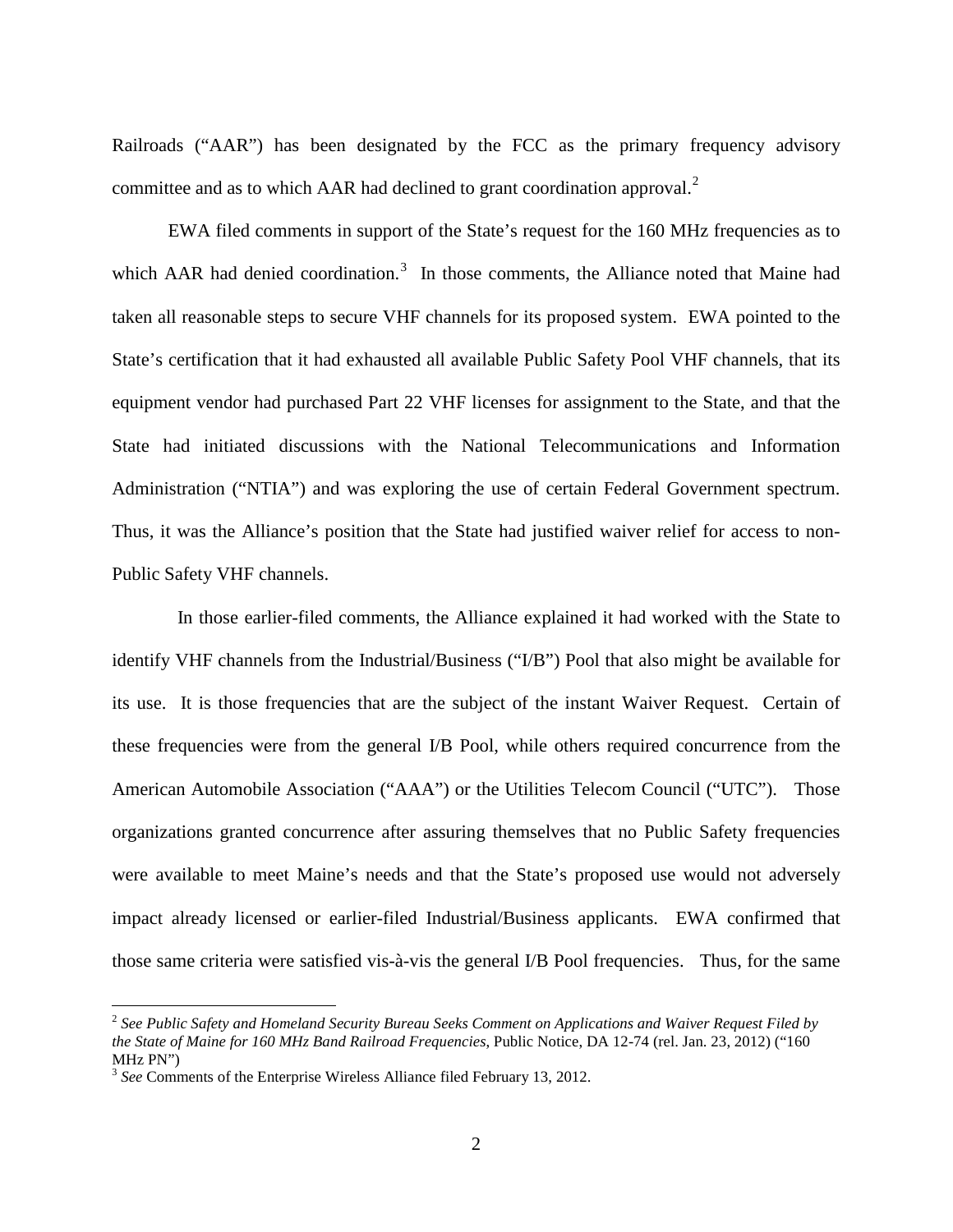reasons that the Alliance supported the State's waiver request for 160 MHz frequencies coordinated by AAR, it also recommends that the FCC grant Maine's Waiver Request for the use of the I/B Pool frequencies identified on the applications referenced in the Public Notice.

## ENTERPRISE WIRELESS ALLIANCE

By:  $\frac{|s|}{|s|}$ 

Mark E. Crosby President/CEO 8484 Westpark Drive, Suite 630 McLean, Virginia 22102 (703) 528-5115

Counsel:

Elizabeth R. Sachs Lukas, Nace, Gutierrez & Sachs, LLP 8300 Greensboro Drive, Ste. 1200 McLean, VA 22102 (703) 584-8678

March 27, 2012